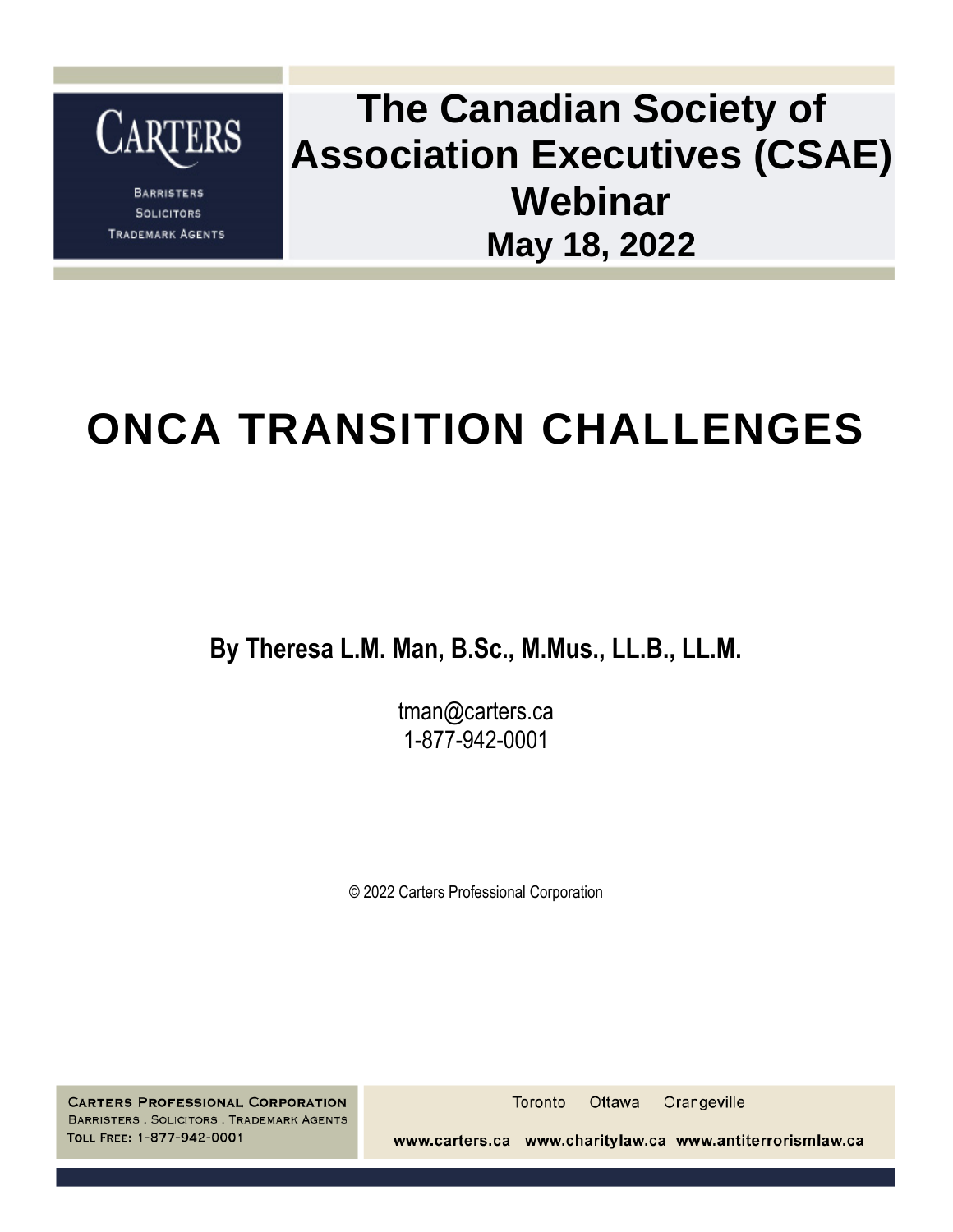### TERS



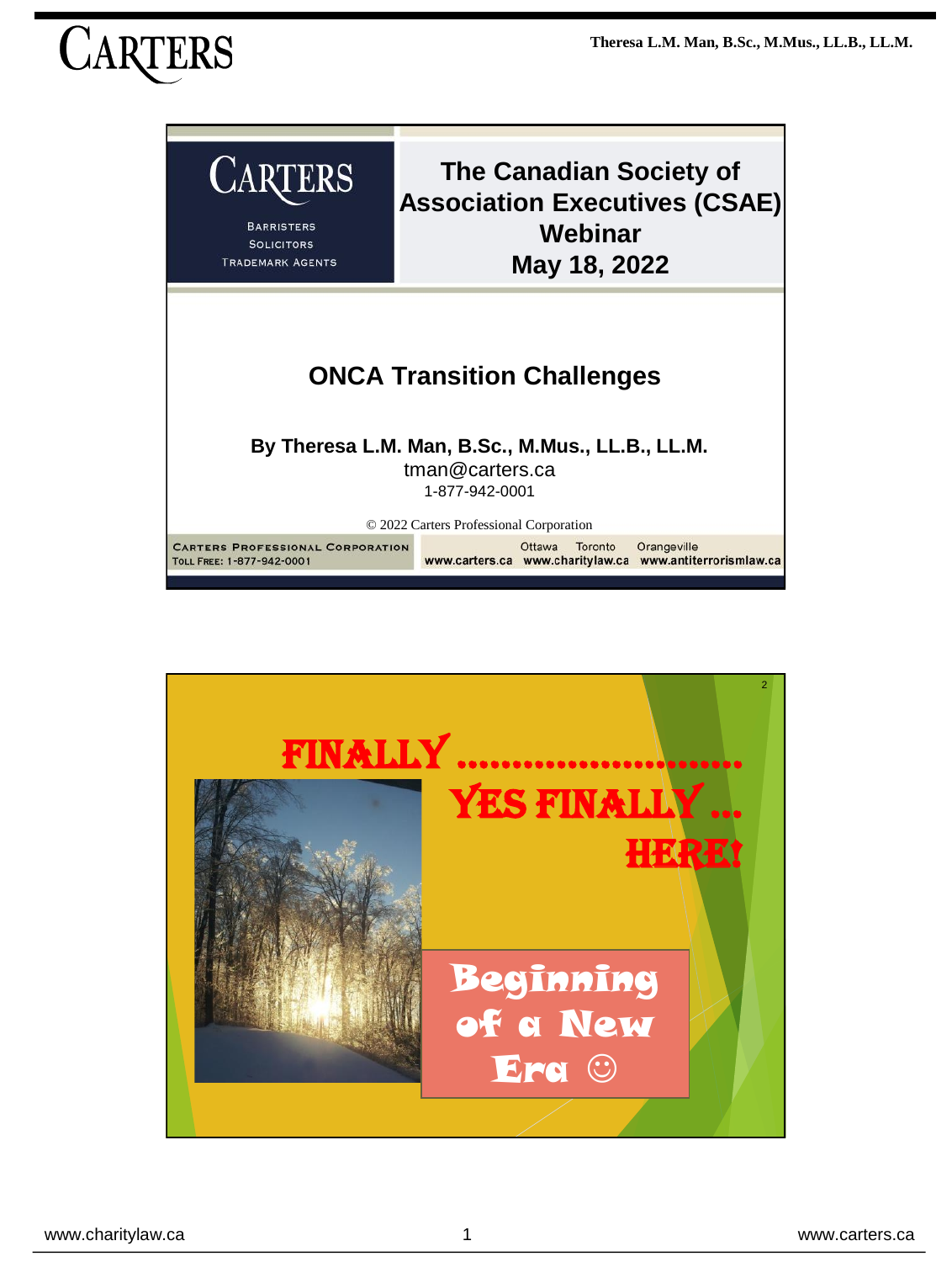

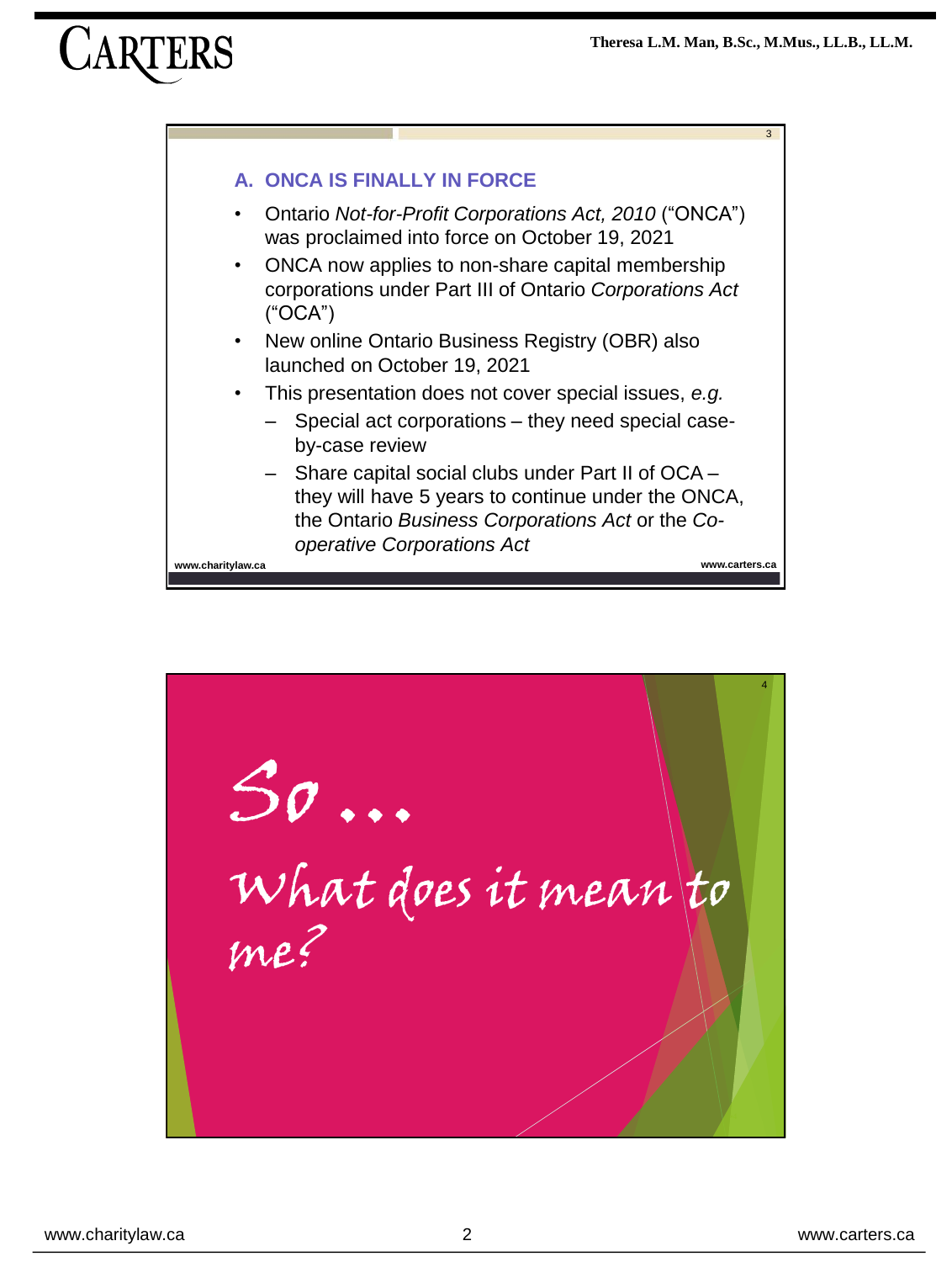



www.charitylaw.ca www.carters.ca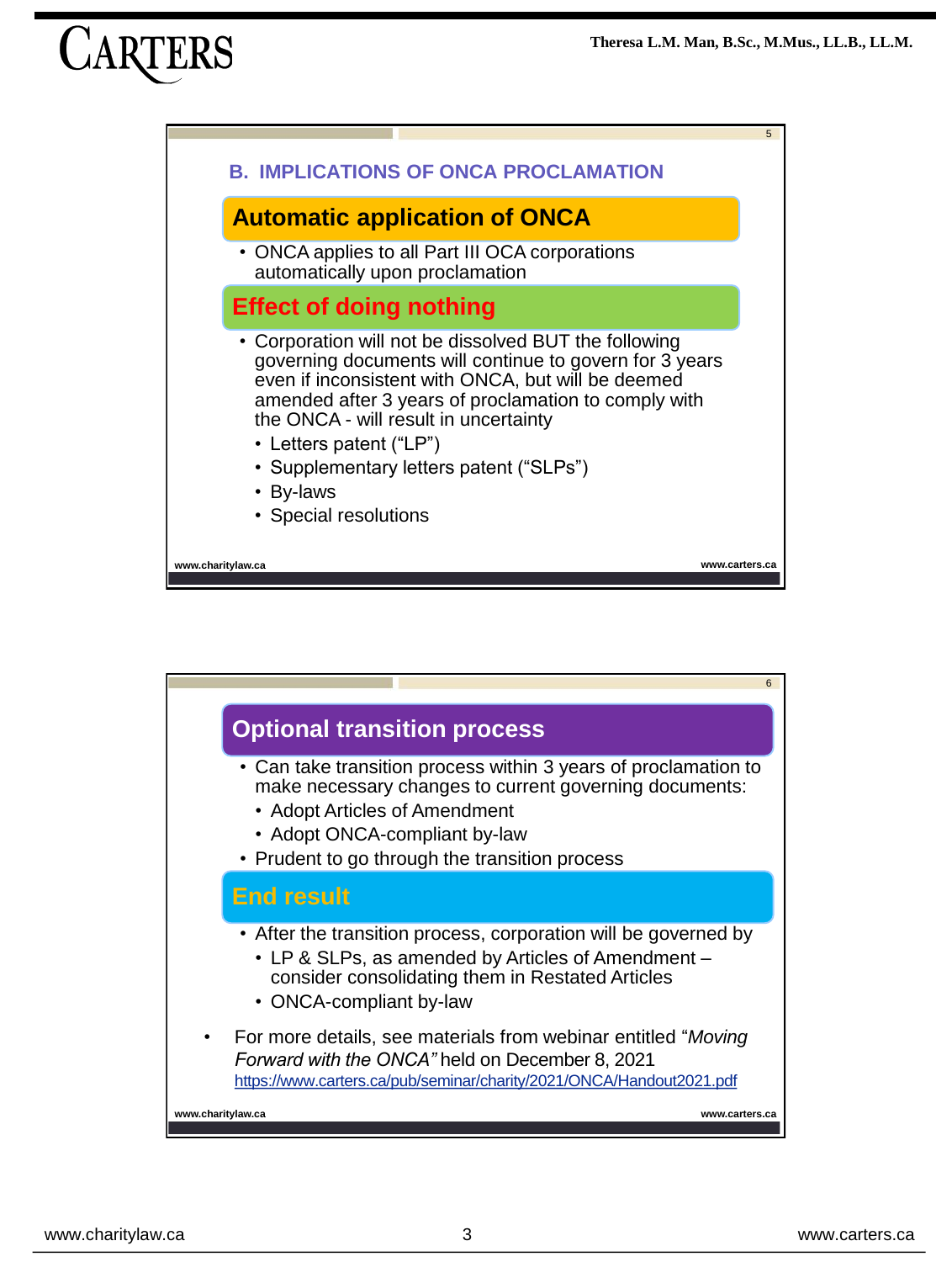

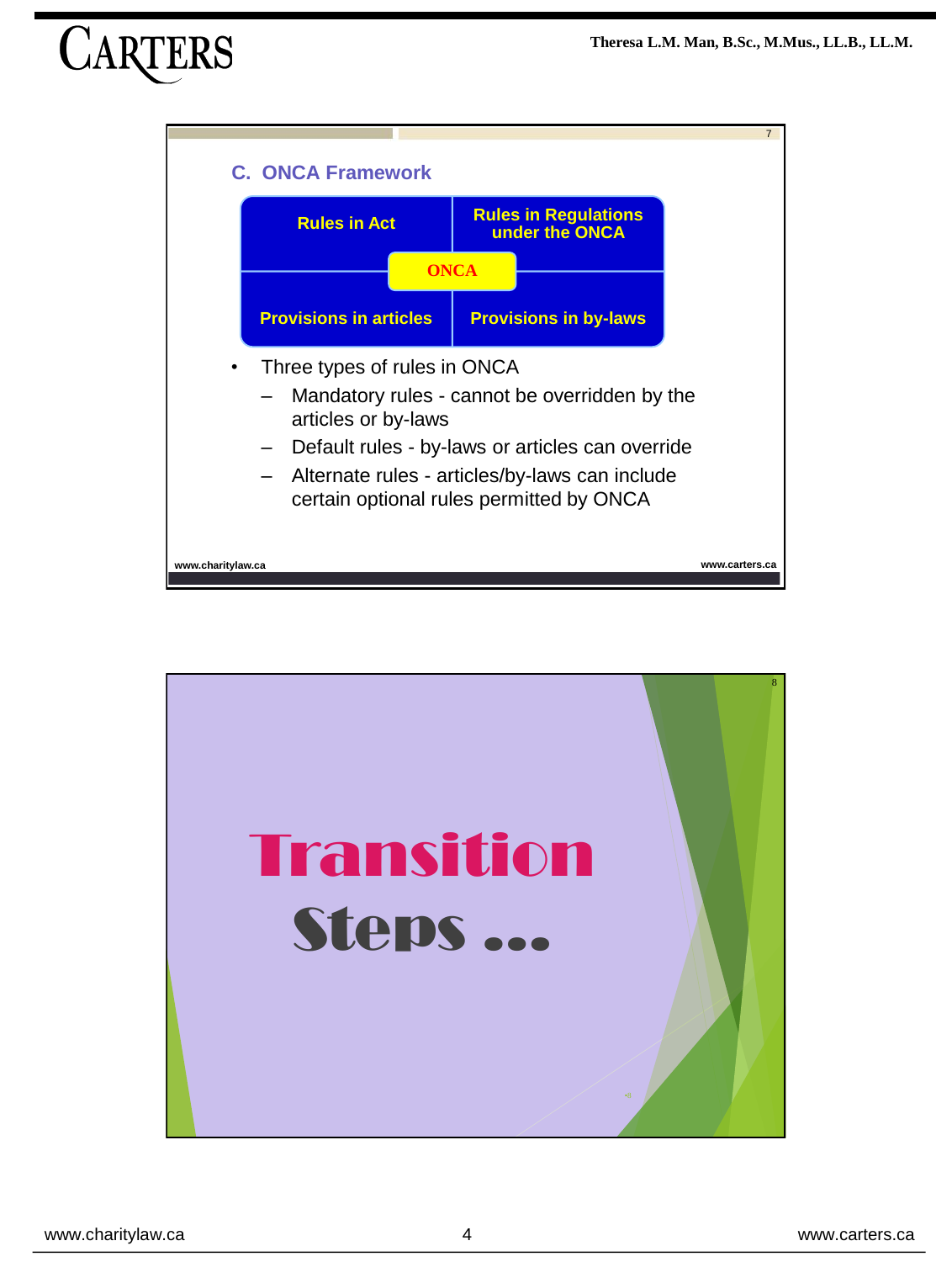| <b>COLLECT</b><br><b>GOVERNING</b><br><b>DOCUMENTS</b> | Confirm corporation is actually under the OCA                                              |
|--------------------------------------------------------|--------------------------------------------------------------------------------------------|
|                                                        | Collect LP, SLPs, by-laws (including amendments)                                           |
|                                                        | Collect governance related documents - e.g., organizational<br>charts, policies, manuals   |
| <b>REVIEW</b><br><b>GOVERNING</b><br><b>DOCUMENTS</b>  | Do they reflect current governance process? If not, what is<br>current governance process? |
|                                                        | Are changes desired? Write them down, come up with a wish list                             |
| <b>STUDY KEY</b><br><b>ONCA</b><br><b>FEATURES</b>     | Determine how current governance structure will be impacted by<br>the ONCA                 |
|                                                        | Understand the ONCA framework and rules in the ONCA and<br>Regulations                     |
|                                                        | Are the current by-laws or desired governance structure/process                            |

| <b>PREPARE</b><br><b>ARTICLES OF</b><br><b>AMENDMENT</b><br><b>AND</b><br><b>RESTATED</b><br><b>ARTICLES</b><br><b>PREPARE</b><br>ONCA-<br><b>COMPLIANT</b><br>$BY-I.AW$ | Articles of Amendment – to amend I P and SI Ps<br>Optional to prepare Restated Articles of Incorporation – to<br>consolidated provisions in LP, SLPs and Articles of Amendment<br>By-law will need to be replaced or substantially revised because<br>the ONCA is very different from OCA<br>Generally easier to start with fresh ONCA by-law than to amend |  |
|--------------------------------------------------------------------------------------------------------------------------------------------------------------------------|-------------------------------------------------------------------------------------------------------------------------------------------------------------------------------------------------------------------------------------------------------------------------------------------------------------------------------------------------------------|--|
|                                                                                                                                                                          |                                                                                                                                                                                                                                                                                                                                                             |  |
|                                                                                                                                                                          |                                                                                                                                                                                                                                                                                                                                                             |  |
|                                                                                                                                                                          |                                                                                                                                                                                                                                                                                                                                                             |  |
|                                                                                                                                                                          | current by-law                                                                                                                                                                                                                                                                                                                                              |  |
|                                                                                                                                                                          | Some changes may require consideration and consultation with<br>members, some changes may only be administrative                                                                                                                                                                                                                                            |  |
| <b>APPROVAL</b><br><b>AND FILINGS</b>                                                                                                                                    | Board and members to adopt articles and by-law                                                                                                                                                                                                                                                                                                              |  |
|                                                                                                                                                                          | File Articles of Amendment (and Restated Articles) with the<br>Ministry (but not by-laws), Ministry will issue Certificate of<br>Amendment (and Certificate of Restated Articles)                                                                                                                                                                           |  |
|                                                                                                                                                                          | Registered charities - file articles and by-law with Canada<br>Revenue Agency, Charities Directorate                                                                                                                                                                                                                                                        |  |
| www.charitylaw.ca                                                                                                                                                        | www.carters.ca                                                                                                                                                                                                                                                                                                                                              |  |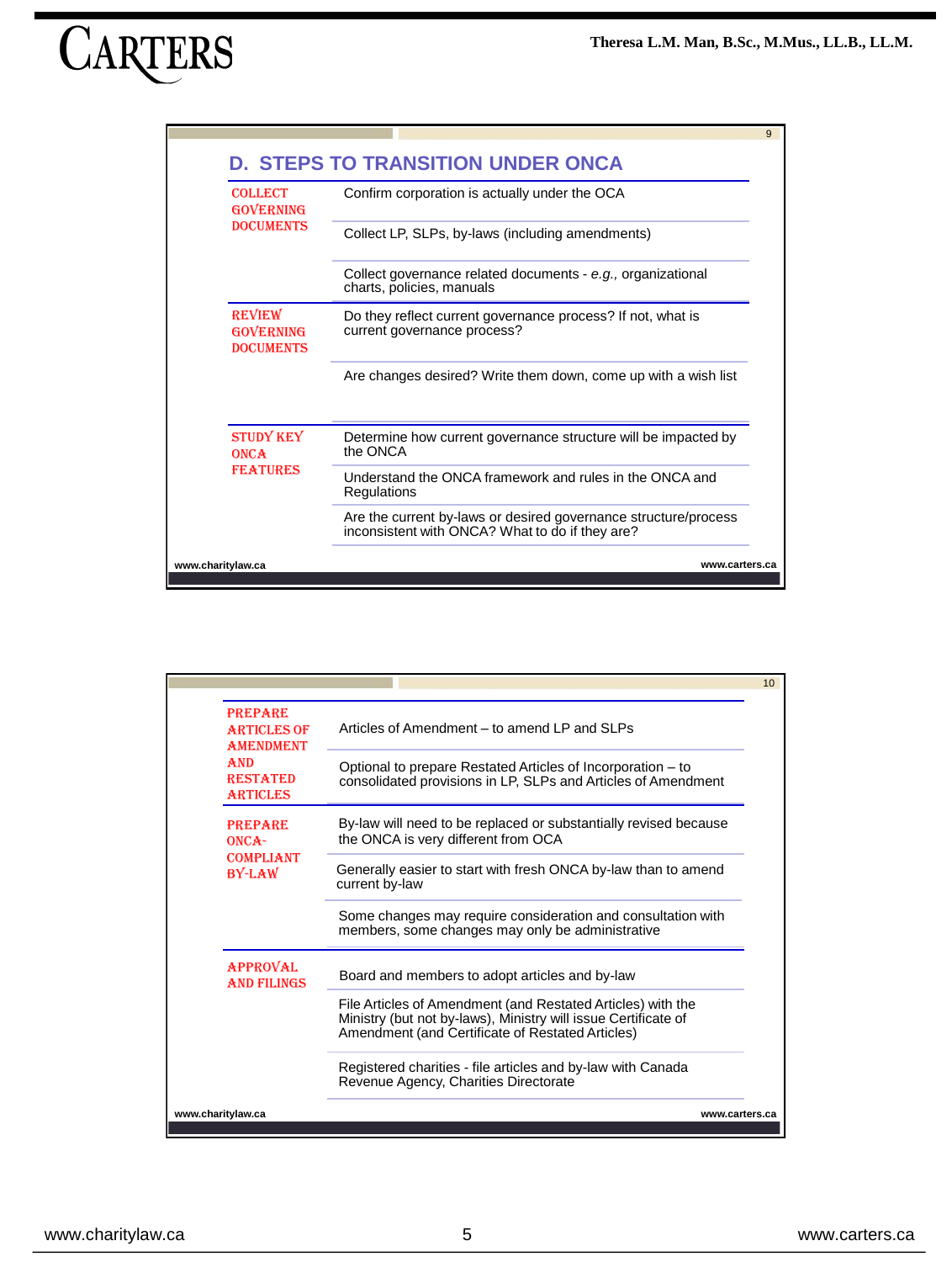

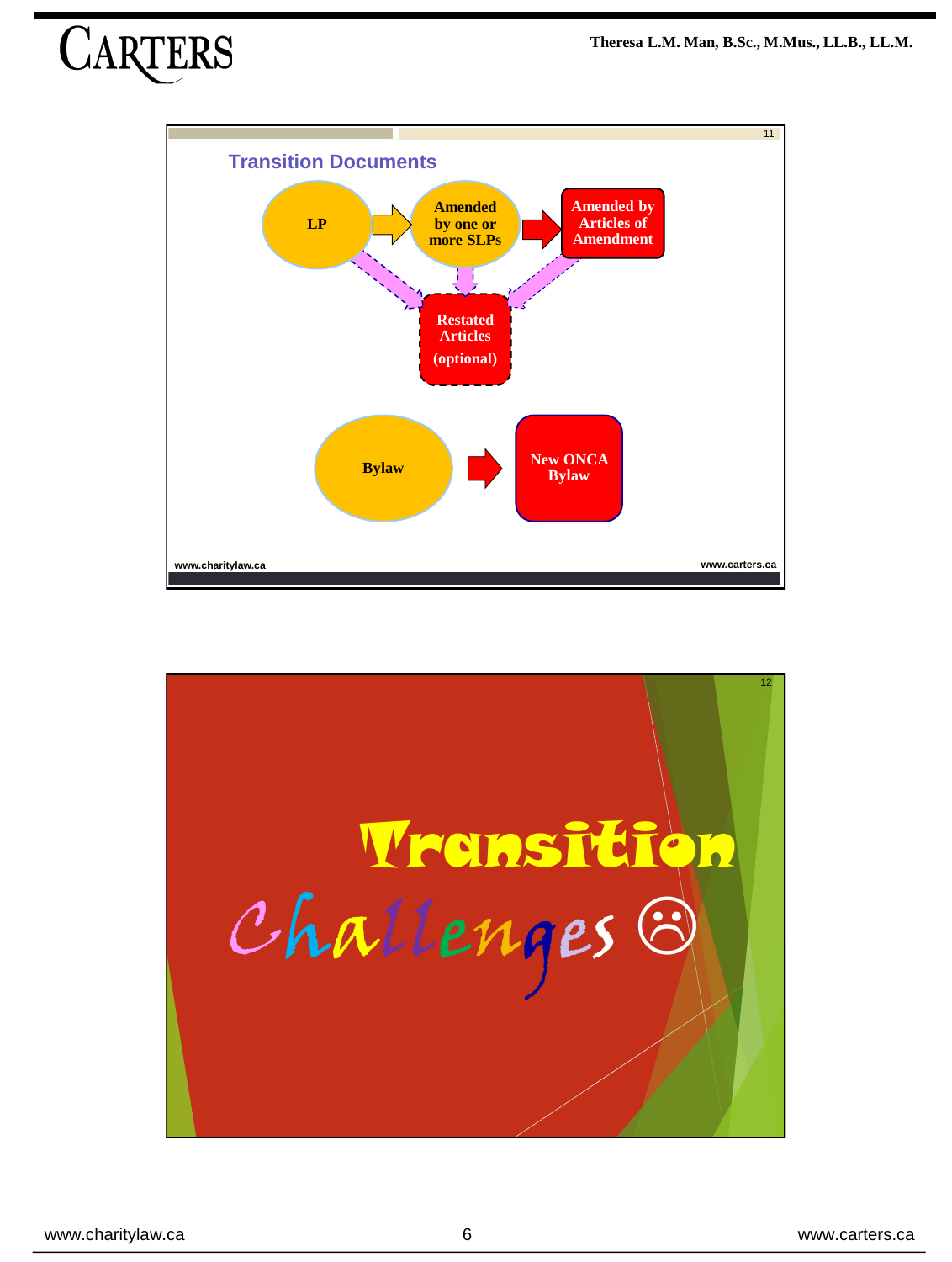

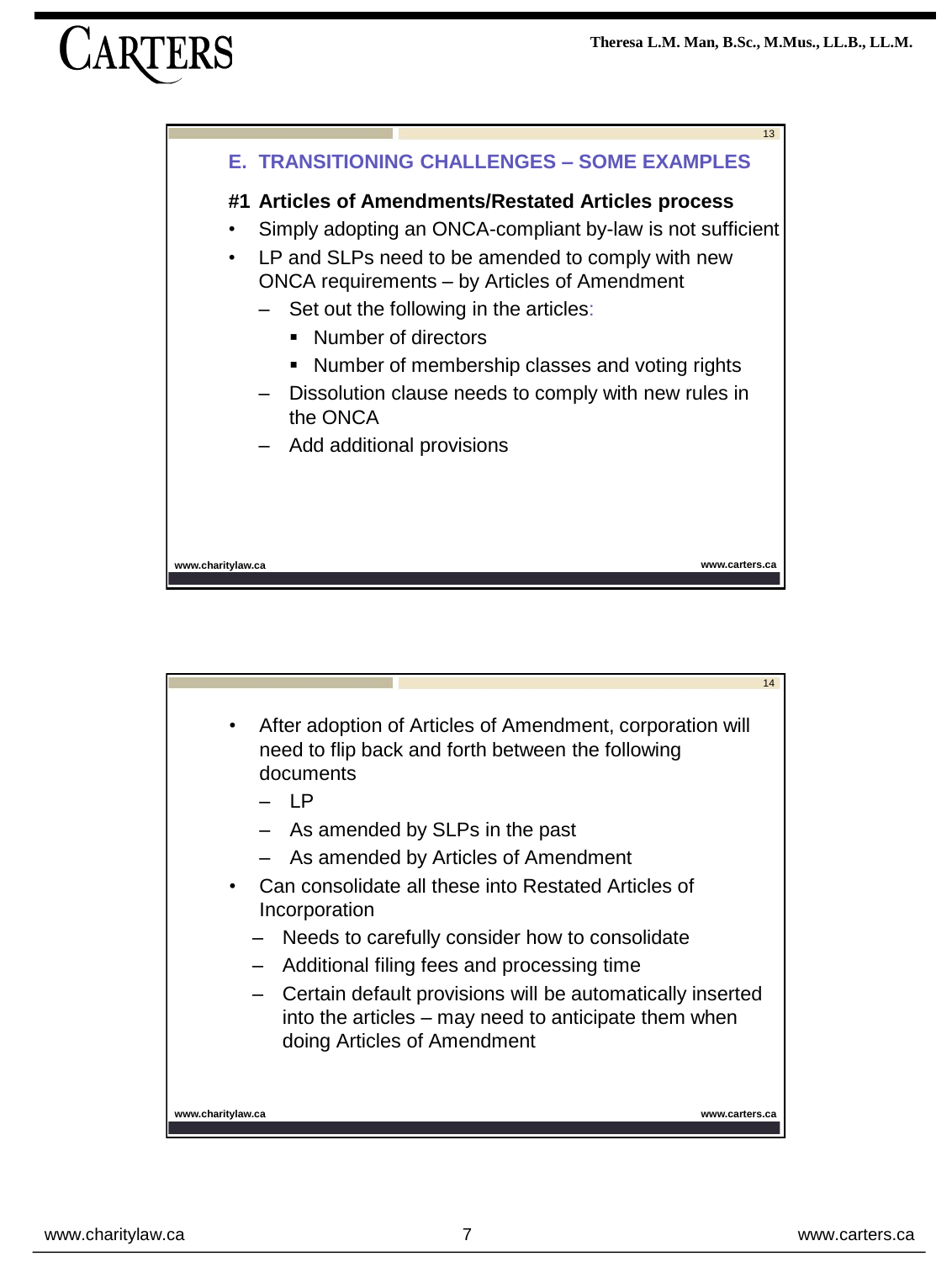

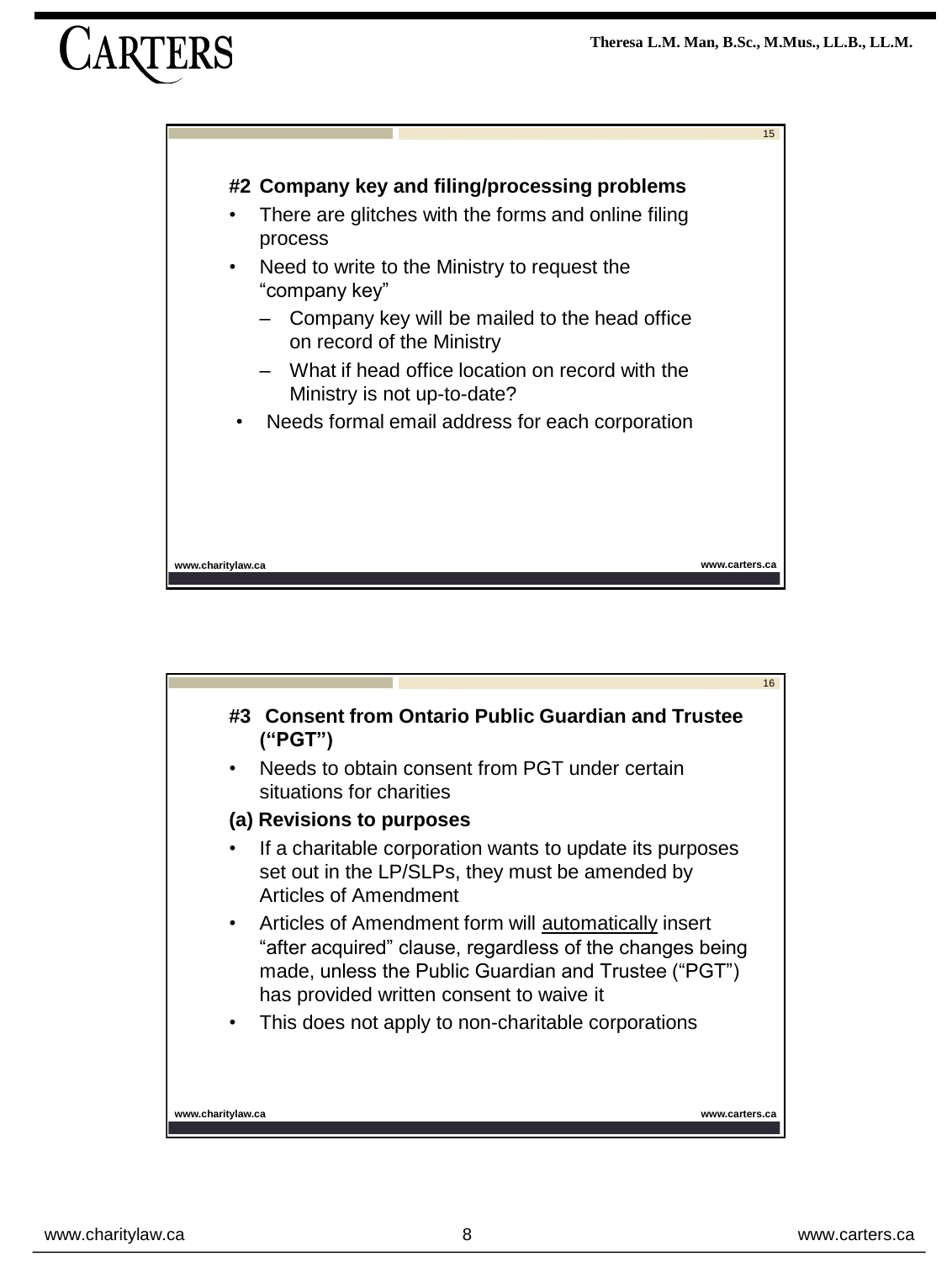

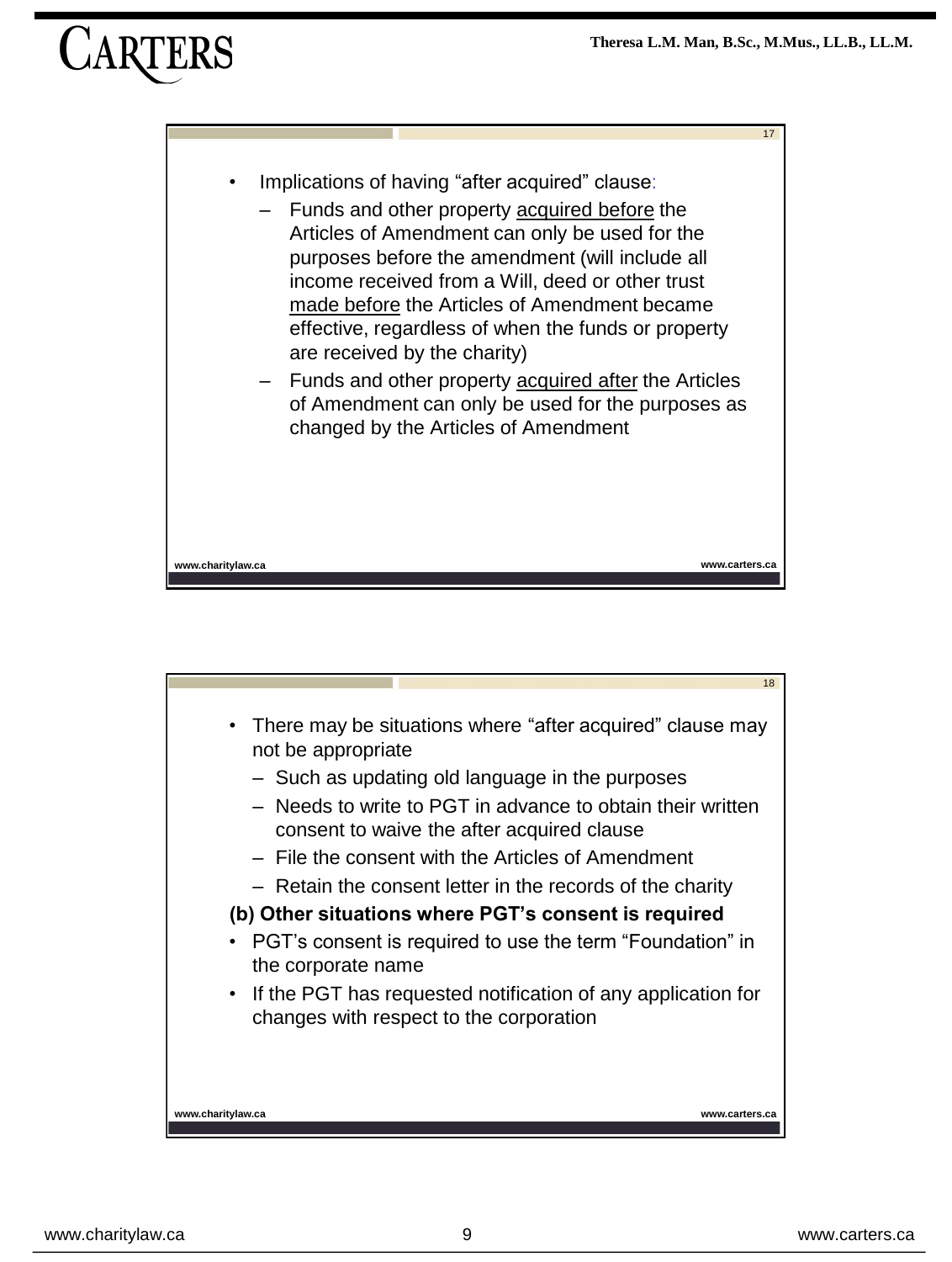

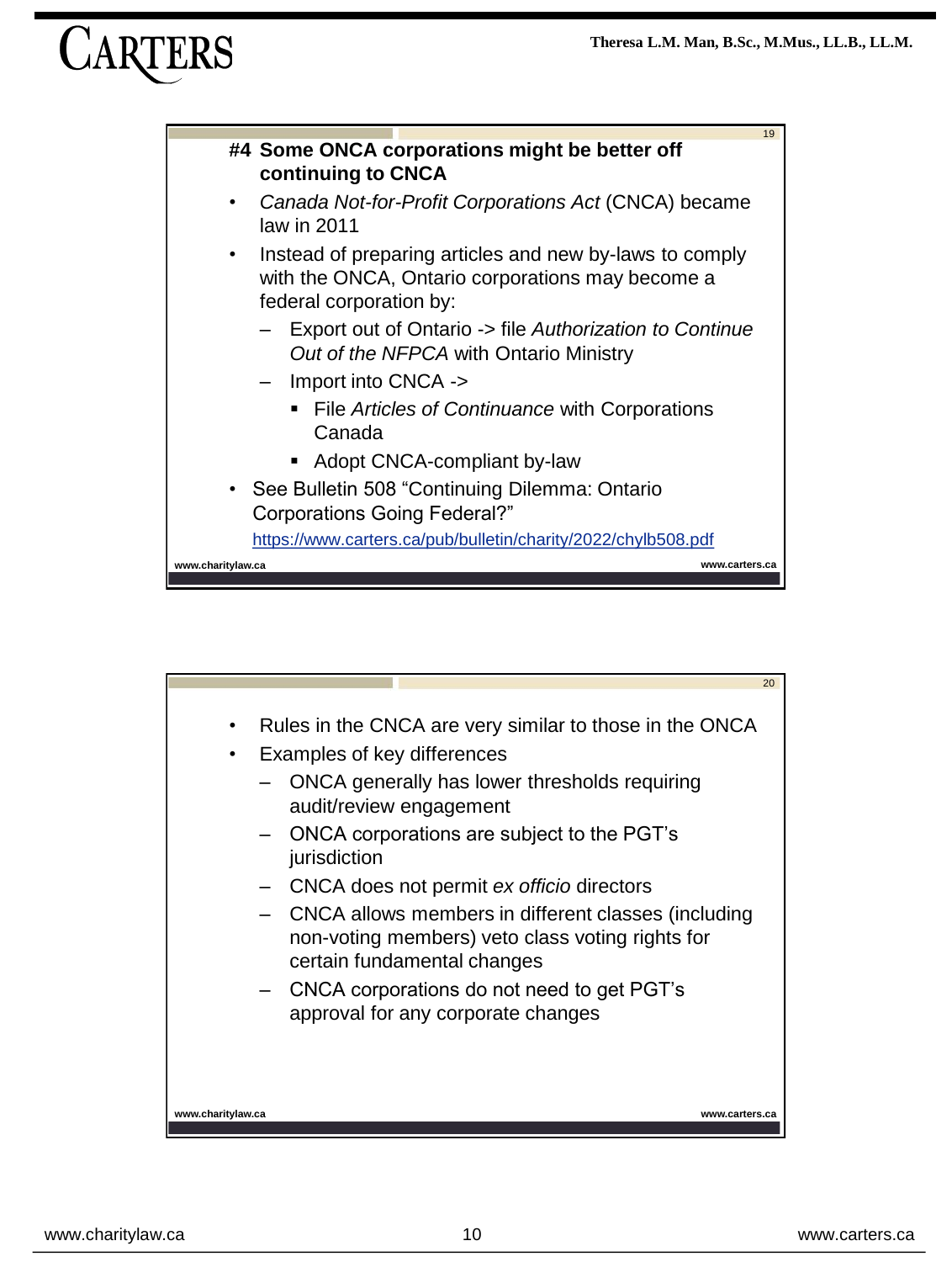